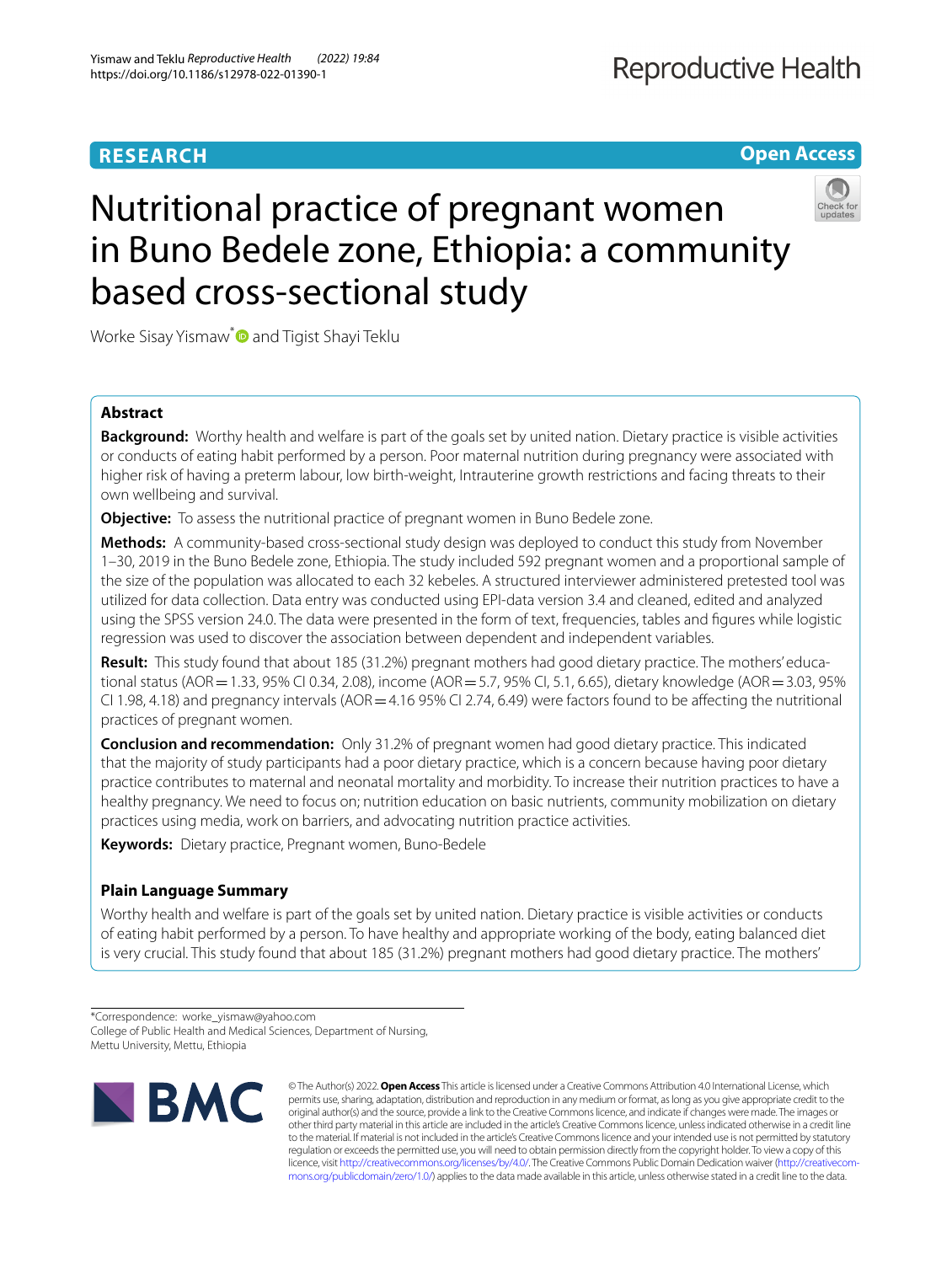educational status, income, dietary knowledge and pregnancy intervals were factors found to be afecting the nutritional practices of pregnant women. The fnding indicated that the majority of study participants had a poor dietary practice, which is a concern because having poor dietary practice contributes to maternal and neonatal mortality and morbidity. To avert the problem this results healthy pregnancy. We need to focus on; nutrition education on basic nutrients, community mobilization on a diet using media, work on barriers and advocating nutrition practice.

# **Introduction**

Dignifed health and wellbeing are among the objectives set by the United Nations. The practice of diet is a visible activity or eating behavior of a person  $[1]$  $[1]$ . In order to have a healthy and adequate functioning of the body, eating a balanced diet is very critical. In pregnancy, mothers need a balanced diet to support the growth and development of the fetus  $[2]$  $[2]$ . The nutritional condition of a mother at the time of conception, during pregnancy and breastfeeding, plays an important role in determining her health and well-being, as well as that of her newborn [\[3](#page-6-2)]. Malnutrition is among the most severe health problems afecting children and their mothers in Ethiopia. Malnourished mothers face higher risks during pregnancy and birth [[4](#page-6-3)]. Poor maternal nutrition during pregnancy were associated with higher risk of having a preterm labour, low birth-weight, Intrauterine growth restrictions and facing with multiple threats to their own wellbeing and survival [\[5](#page-6-4)]. It also decreases the productivity of a woman, afecting herself, her family, community and society in general. Inadequate nutrition during pregnancy is afected by economic, geographic and cultural problems, women's information, perception and habit of eating during pregnancy, as well as inadequate nutritional intake [\[6\]](#page-6-5).

Seven percent of the global disease burden and at least a ffth of maternal mortality are the result of maternal malnutrition along with the increased probability of poor pregnancy outcomes [\[7](#page-6-6)]. Poor maternal nutrition and its complications are a direct cause of newborn mortality due to premature childbirth. It is responsible for 35% (3.1 million) of global deaths in one year and indirectly raises the risk of infection-related deaths worldwide [[8\]](#page-6-7).

In 2011, 27% of Ethiopian women were malnourished [[9\]](#page-6-8) and it is one of the countries where the nutritional burden of mothers and children is high. Though, maternal under nutrition has declined over the past 16 years, from 30% in 2000 to 22% in 2016 and it is still among countries with a high burden of maternal malnutrition [[10\]](#page-6-9). Regardless of a signifcant gains and signs of progress in the last decade, maternal nutrition still remains a major public health agenda in Ethiopia  $[11, 12]$  $[11, 12]$  $[11, 12]$ . The Government of Ethiopia developed a revised national nutrition program in 2016 to tackle the double burden of malnutrition among pregnant and nursing women [[13,](#page-6-12) [14](#page-6-13)]. Even if its implementation requires follow-up by research, as far as our research is concerned, there is no published study in Buno-Bedele zone on this issue which helps to identify the status and factors associated with nutritional practice of pregnant women which used as an input to devise intervention.

# **Methods**

# **Study design and setting**

A community based cross sectional study was conducted in the Buno Bedele zone, which is located 480 km away from Addis Ababa. The Buno-Bedele zone is one of the zones of the Oromia region, Ethiopia. It's bordered on the south by the Illu Ababora, on the west by Kellem Wollega, on the north by Mira Wollega and on the east by Jimma zone. There are about 31 health centers and 2 hospitals in the Buno Bedele zone. According to central statistical agency's population projection, the population of the Buno Bedele zone was projected to be 707, 223 by 2017, of whom 354,168 men and 353,055 women [\[15](#page-6-14)]. The study was conducted from Nov.  $1-30/2019$  at home setting.

## **Study participants**

Pregnant women in the randomly selected 32 kebeles of the Buno-Bedele zone were included while those who were not able to respond due to severe illness were excluded. To select study subjects from each kebeles, systematic sampling was applied by using pregnant mothers' registration, order from health extension workers register during the data collection period. Then every 5 mothers as they registered were included in the sample until the desired sample size obtained.

# **Variables of the study**

Dietary practice were the dependent variable while social, demographic and socioeconomic, dietary information and gravidity, Dietary knowledge variables were the independent one.

# **Sample size determination**

The sample size was calculated using single population proportion formula and its determination is based on previous research fnding, prevalence of good nutritional practices during pregnancy (39.9%) in Guto Gida woreda,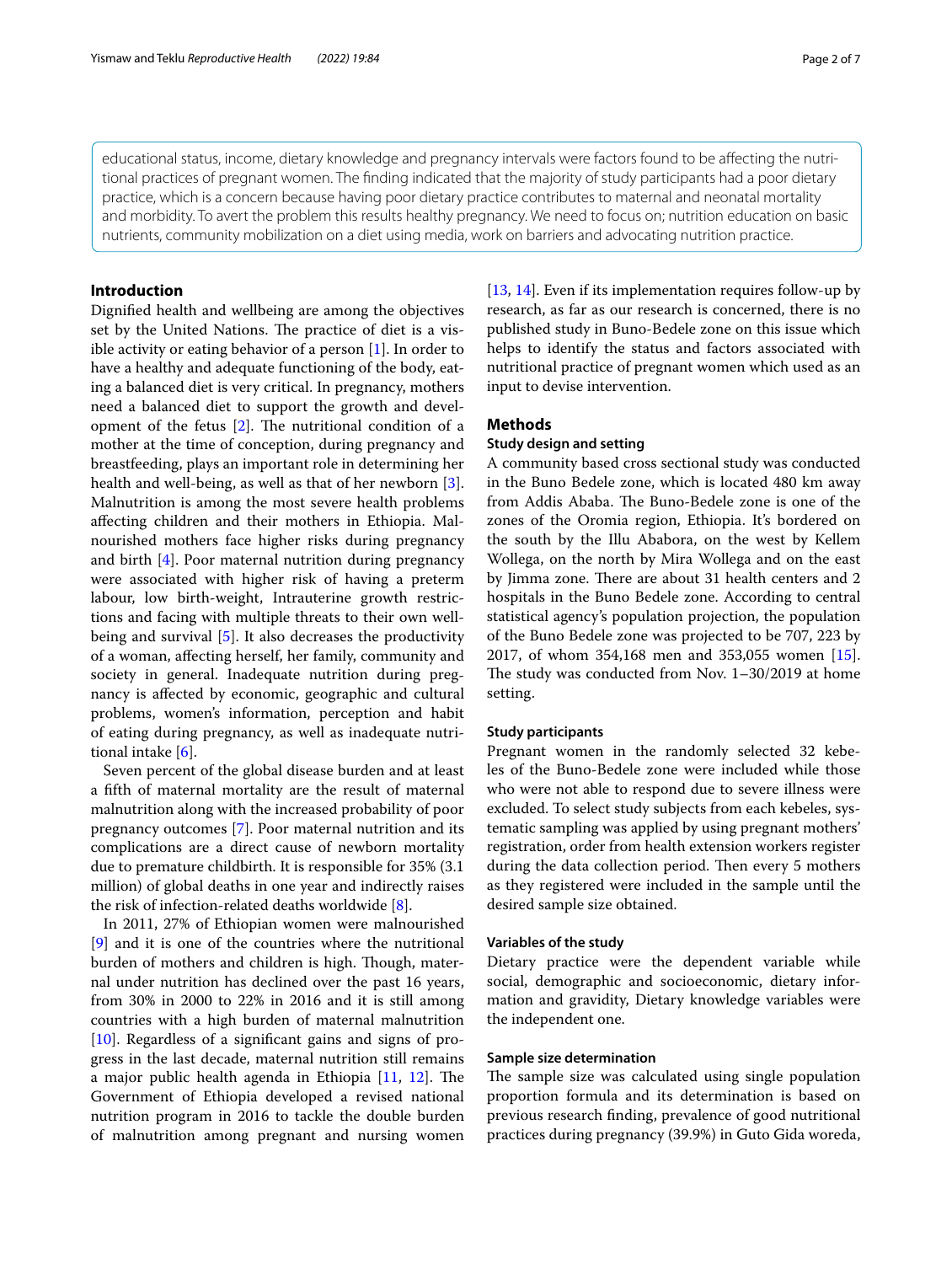Ethiopia [\[16](#page-6-15)]. Using a margin of error (0.05), 95% confdence level  $(Z1-\alpha/2=1.96)$ . By considering design effect & adding 10% non-response, the fnal sample was 610.

# **Measurement**

Interviewer administered structured questionnaire was used. The questionnaires designed to obtain information on socio-demographic and economic characteristics (eight questions), reproductive characteristics and factors associated with dietary practices (ffteen questions) which includes dietary knowledge and it was assessed by using 10 questions which were assumed to assess dietary knowledge of pregnant women on the aspects of nutrition required during pregnancy and to assess dietary practice of pregnant women (seven questions). Before actual data collection, two days training was given for data collectors and the supervisors about techniques of data collection and briefed on each question included in the data collection tool. The questionnaire was translated to Afan-Oromo and Amharic by language experts and then translated back to English to check for consistency with independent language experts; Pretest was done on 10% (61) of mothers in Ilubabor zone Mettu district prior to the actual study period. After pre-testing the questionnaire, Cronbatch's alpha will be calculated to test the internal consistency (reliability) of the item. Data was collected by trained midwives and nurses and data collection regular supervision done by the supervisors. The principal investigator had trained data collectors and followed and controlled overall data collection process.

#### **Operational defnition**

*Practices* The actions of pregnant women that could afect her meal frequency per day. *Good dietary practices* pregnant women, those who scored>75% (answered 5 questions yes or correctly) of the dietary practice question which is seven in number. *Poor Dietary practices* pregnant women, those who scored<75% (answered 5 questions yes or correctly) of dietary practice question (Table [3](#page-4-0)) [\[16](#page-6-15)]. *Good dietary knowledge* pregnant women, those who scored≥75% of dietary practice question. *Poor dietary knowledge* pregnant women, those who scored <75% of dietary practice question [[11\]](#page-6-10).

# **Data collection tool**

Face to face interviews using a structured questionnaire were used for the data collection. The English version questionnaire translated into Afan Oromo and Amharic to obtain data from the study participants and to ensure clarity of its content. Then the Afan Oromo and Amharic version translated back to English version to check for consistency. The questionnaire was prepared by the investigators by reviewing diferent literatures [[11,](#page-6-10) [16](#page-6-15)]. The questionnaires designed to obtain information on; socio-demographic and economic characteristics, obstetrics and dietary related characteristics, dietary practice, dietary knowledge of pregnant women on nutrition. The tool was pretested for its reliability and validity and we obtained 81 Cronbach alpha score.

## **Data analysis**

The data were checked, coded and entered using Epi data version 3.4 statistical software and analyzed using SPSS version 24.0. Data cleaning also performed to check for frequencies, accuracy, consistencies, missed values and variables. The descriptive analysis, such as percentages, means, tables, and graphs used to describe the data. Bivariate analysis was performed to assess the association between independent variable and dependent variable which is pregnant women nutritional practice. All variables with  $p < 0.05$  in Bivariate analysis inserted into the multivariable logistic regression model to identify factors independently associated with dietary practice of pregnant women. Signifcant independent predictor was declared at 95% confdence interval and P-value of less than 0.05 the cutoff point and Hosmer and Lemeshow goodness of ft test result for the fnal model was considered.

# **Results**

#### **Socio demographic characteristics of the respondents'**

Five hundred ninety two pregnant women participated with a response rate of 97%. The mean age of the respondents was 25.34 years with  $\pm$  4.87 SD. The majority (59.6%) of the respondents were found in the age between 20 and 29 years (Table [1\)](#page-3-0).

# **Obstetric and nutrition related characteristics of the study participants**

Regarding obstetric and pregnancy related characteristics two hundred sixty eight (45.2%) were having less than or equal to two pregnancy experiences. Most of them (65.2%) were having two to fve years pregnancy intervals. Two hundred thirty two (39.2%) was had three to four family size. More than half (59.1%) of them were having access to information about nutrition during pregnancy and about three hundred eighty seven (65.4%) of them were having normal nutritional status (Table [2](#page-3-1)).

# **Dietary practices of the study participants**

The results of dietary practice indicated that, half (298) of them were faced craving for items not normally consumed. One hundred eighty eight (31.8%) of them were avoided certain foods in the current pregnancy, of which 30.2% avoids food due to culture. Almost half of them (317) had taken food one to two times per day (Table [3\)](#page-4-0).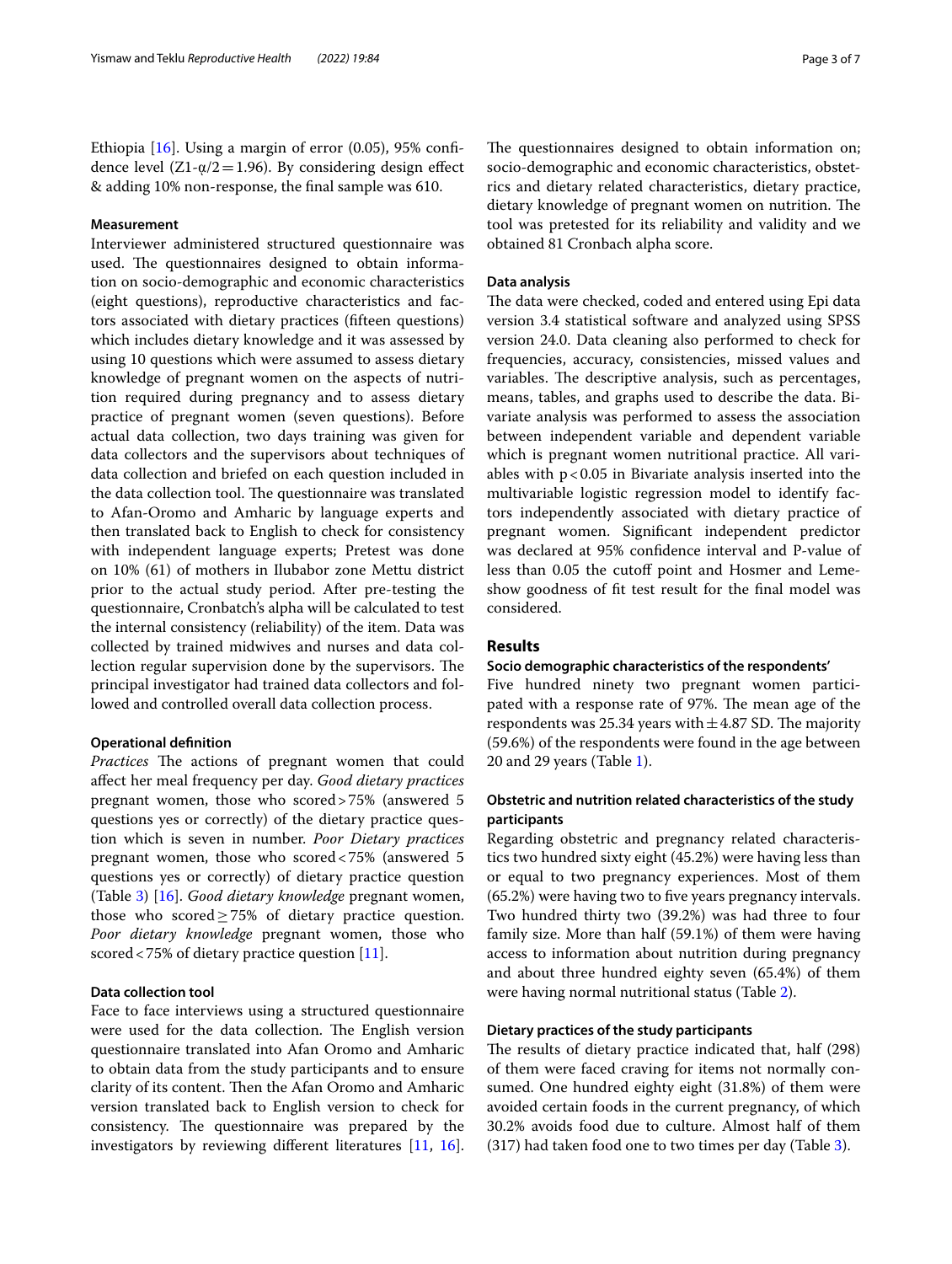| Variable                       | Category                    | Freq. | Percent        |
|--------------------------------|-----------------------------|-------|----------------|
| Age in years                   | $15 - 19$                   | 88    | 14.9           |
|                                | $20 - 24$                   | 182   | 30.8           |
|                                | $25 - 29$                   | 171   | 28.8           |
|                                | $30 - 34$                   | 91    | 15.3           |
|                                | 35 and above                | 60    | 10.2           |
| Religion                       | Orthodox                    | 184   | 31.1           |
|                                | Protestant                  | 178   | 30.1           |
|                                | Muslim                      | 230   | 38.8           |
| <b>Educational status</b>      | Unable to read and write    | 118   | 20             |
|                                | Primary education           | 325   | 54.8           |
|                                | Secondary education & above | 149   | 25.2           |
| Marital status                 | Married                     | 545   | 92             |
|                                | Single                      | 26    | 4.5            |
|                                | Widowed                     | 21    | 3.5            |
| Current occupation of woman    | House wife                  | 296   | 50             |
|                                | Farmer                      | 236   | 40             |
|                                | <b>Business</b>             | 24    | $\overline{4}$ |
|                                | Government employee         | 36    | 6              |
| Respondents husband occupation | Farmer                      | 444   | 75             |
|                                | <b>Business</b>             | 95    | 16             |
|                                | Government employee         | 53    | 9              |
| Ethnicity                      | Oromo                       | 484   | 82             |
|                                | Amhara                      | 90    | 15             |
|                                | Tigray                      | 12    | $\overline{2}$ |
|                                | Gurage                      | 6     | $\mathbf{1}$   |
| Monthly income                 | $\leq$ 1000 ETB(40 USD)     | 176   | 29.7           |
|                                | 1000-2000 ETB(40-80 USD)    | 297   | 50.2           |
|                                | $\geq$ 2000 ETB(80 USD)     | 119   | 20.1           |

<span id="page-3-0"></span>**Table 1** Socio demographic characteristics of pregnant women in Buno Bedele zone, south west Ethiopia, Aug, 2020 (n=592)

ETB, Ethiopian birr

<span id="page-3-1"></span>**Table 2** Obstetric and nutrition related information of pregnant women in Buno Bedele zone, south west Ethiopia, Aug, 2020  $(n=592)$ 

| Variable                    | Category    | Freq. | Percent |
|-----------------------------|-------------|-------|---------|
| Number of pregnancy         | $\leq$ 2    | 268   | 45.2    |
|                             | $3 - 5$     | 204   | 34.5    |
|                             | > 5         | 120   | 20.3    |
| Parity                      | $\lt 2$     | 252   | 42.6    |
|                             | $2 - 5$     | 226   | 38.1    |
|                             | > 5         | 114   | 19.3    |
| Pregnancy interval          | $<$ 2 years | 50    | 8.4     |
|                             | $2-5$ years | 386   | 65.2    |
|                             | $> 5$ years | 156   | 26.4    |
| Family size                 | $\leq$ 2    | 197   | 33.3    |
|                             | $3 - 4$     | 232   | 39.2    |
|                             | $\geq$ 5    | 163   | 27.5    |
| Access to information about | Yes         | 350   | 59.1    |
| nutrition during pregnancy  | No.         | 242   | 40.9    |

# **Factors associated with dietary practices of pregnant women**

In a multivariate logistic regression analysis; Mothers educational status, income, dietary knowledge and pregnancy interval were revealed signifcant association with dietary practices ( $P < 0.05$ ). Those study participants whose educational status is secondary education and above were 1.33 times more likely to have good dietary practice than those unable to read and write  $(AOR = 1.33, 95\% \text{ CI } 0.34, 2.08)$ . Those study participants who earn>2000 ETB per month were 5.7 times more likely to have good dietary practice than those earns less than or equal to 1000 ETB (AOR=5.7, 95% CI 5.1, 6.65). The study participants who have good dietary knowledge were 3.03 times more likely to have good dietary practice than their counterparts (AOR=3.03, 95% CI 1.98, 4.18). The study participants who had pregnancy interval of less than two years were 4.16 times more likely to have good dietary practice than those who have greater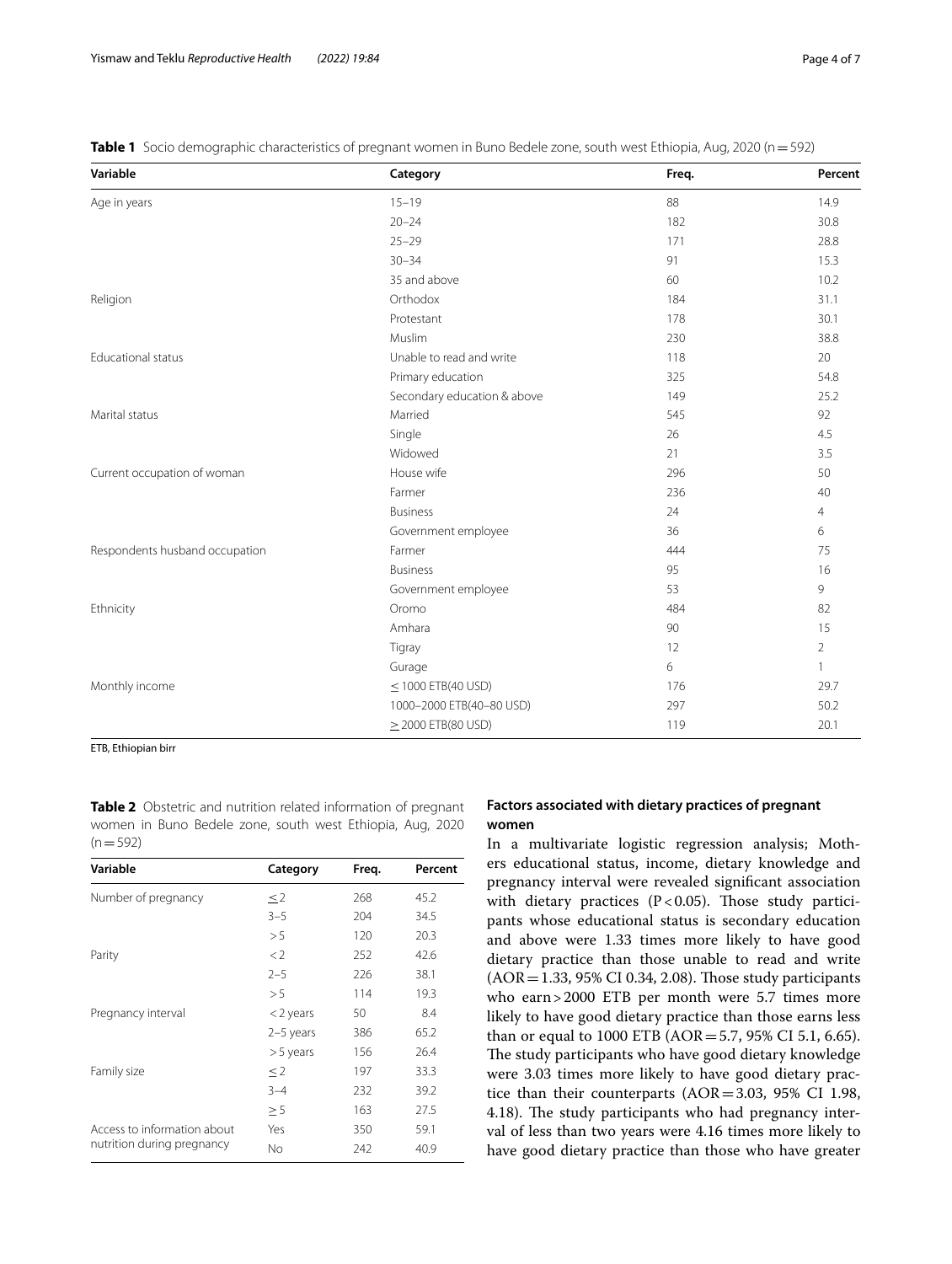<span id="page-4-0"></span>**Table 3** Dietary practices of pregnant women in Buno Bedele zone, south west Ethiopia, Aug, 2020 (n = 592)

| Facing any cravings for items that you would normally not consume<br>Yes      | 298<br>294<br>188 | 50.4<br>49.6 |
|-------------------------------------------------------------------------------|-------------------|--------------|
|                                                                               |                   |              |
| <b>No</b>                                                                     |                   |              |
| Avoiding any food or diet in the current pregnancy<br>Yes                     |                   | 31.8         |
| No                                                                            | 404               | 68.2         |
| Reason of avoidance of any food or diet in the current pregnancy?<br>Religion | 101               | 17.1         |
| Culture                                                                       | 179               | 30.2         |
| Make the baby big                                                             | 137               | 23.2         |
| Makes delivery difficult                                                      | 79                | 13.3         |
| Dislike and discomfort                                                        | 96                | 16.2         |
| Current diet frequency per day<br>$1 - 2$                                     | 317               | 53.5         |
| $3 - 4$                                                                       | 186               | 31.4         |
| > 5                                                                           | 89                | 15.1         |
| Habits of eating snacks between meals during pregnancy<br>Yes                 | 274               | 46.3         |
| <b>No</b>                                                                     | 318               | 53.7         |
| Habits of eating more carbohydrate between meals during pregnancy<br>Yes      | 149               | 25.1         |
| No                                                                            | 443               | 74.9         |
| Following your weight during pregnancy<br>Yes                                 | 390               | 65.8         |
| No                                                                            | 202               | 34.2         |
| Overall dietary practices<br>Good                                             | 185               | 31.2         |
| Poor                                                                          | 407               | 68.8         |

than 5 years pregnancy interval  $(AOR = 4.16 95\% CI 2.74,$ 6.49) (Table [4\)](#page-4-1), (Fig. [1\)](#page-5-0).

# **Discussion**

Proper nutrition is one of the most important factors infuencing health and well-being, particularly during pregnancy. The study revealed that about 185 (31.2%) of pregnant women had good dietary practices. This suggests that only one third of them had good dietary practices, which is low. This finding is almost similar (31.4%) with studies conducted in Dale Woreda [\[17](#page-6-16)], Sidama zone, SNNPRS, Ethiopia and it's also almost consistent (33.9%) with studies conducted in Guto Gida woredas, East Wollega zone, Ethiopia [\[16](#page-6-15)].

This is higher than that of the study in Ambo Oromia District, Ethiopia [[18](#page-6-17)], which was 26.9% and the study in Wando Gannet District [[19\]](#page-6-18), Southern Ethiopia  $(21.6%)$ . The variation could be attributed to difference

<span id="page-4-1"></span>**Table 4** Factors associated with dietary practices of the pregnant women in Buno Bedele zone, south west Ethiopia, Aug, 2020  $(n=592)$ 

| Variable                   | Category              | Dietary practice |            | <b>COR (95% CI)</b> | AOR (95% CI)           | P-value |
|----------------------------|-----------------------|------------------|------------|---------------------|------------------------|---------|
|                            |                       | Good             | Poor       |                     |                        |         |
| Mothers educational status | Unable to read& write | 33 (27.9)        | 85 (72.3)  |                     |                        |         |
|                            | Primary               | 115(35.4)        | 210 (64.6) | 1.41 (0.47, 3.04)   | 1.52(0.47, 3.45)       |         |
|                            | Secondary & above     | 37(24.8)         | 112(75.2)  | 0.85(0.28, 1.70)    | 1.33 (0.34, 2.08)*     | 0.03    |
| Income                     | < 1000                | 55(31.3)         | 121 (68.7) |                     |                        |         |
|                            | 1000-2000             | 43 (14.5)        | 253(85.5)  | 0.37(0.23, 0.64)    | 0.36(0.23, 0.55)       |         |
|                            | > 2000                | 87(72.5)         | 33 (27.5)  | 5.8 (5.17, 6.78)    | $5.7(5.1, 6.65)^*$     | 0.000   |
| Dietary knowledge          | Good                  | 135 (39.7)       | 205(60.3)  | 2.66 (1.47, 4.27)   | 3.03 (1.98, 4.18)*     | 0.001   |
|                            | Poor                  | 50 (19.8)        | 202 (80.2) |                     |                        |         |
| Pregnancy interval         | $<$ 2 years           | 30(60)           | 20(40)     | 4.46 (3.06, 6.65)   | $4.16(2.74, 6.49)^{*}$ | 0.01    |
|                            | $2-5$ years           | 116(30.1)        | 270 (69.9) | 1.28 (0.80, 1.85)   | 1.45 (0.85, 2.32)      |         |
|                            | $> 5$ years           | 39(25)           | 117(75)    |                     |                        |         |

\* Statistically signifcantly associated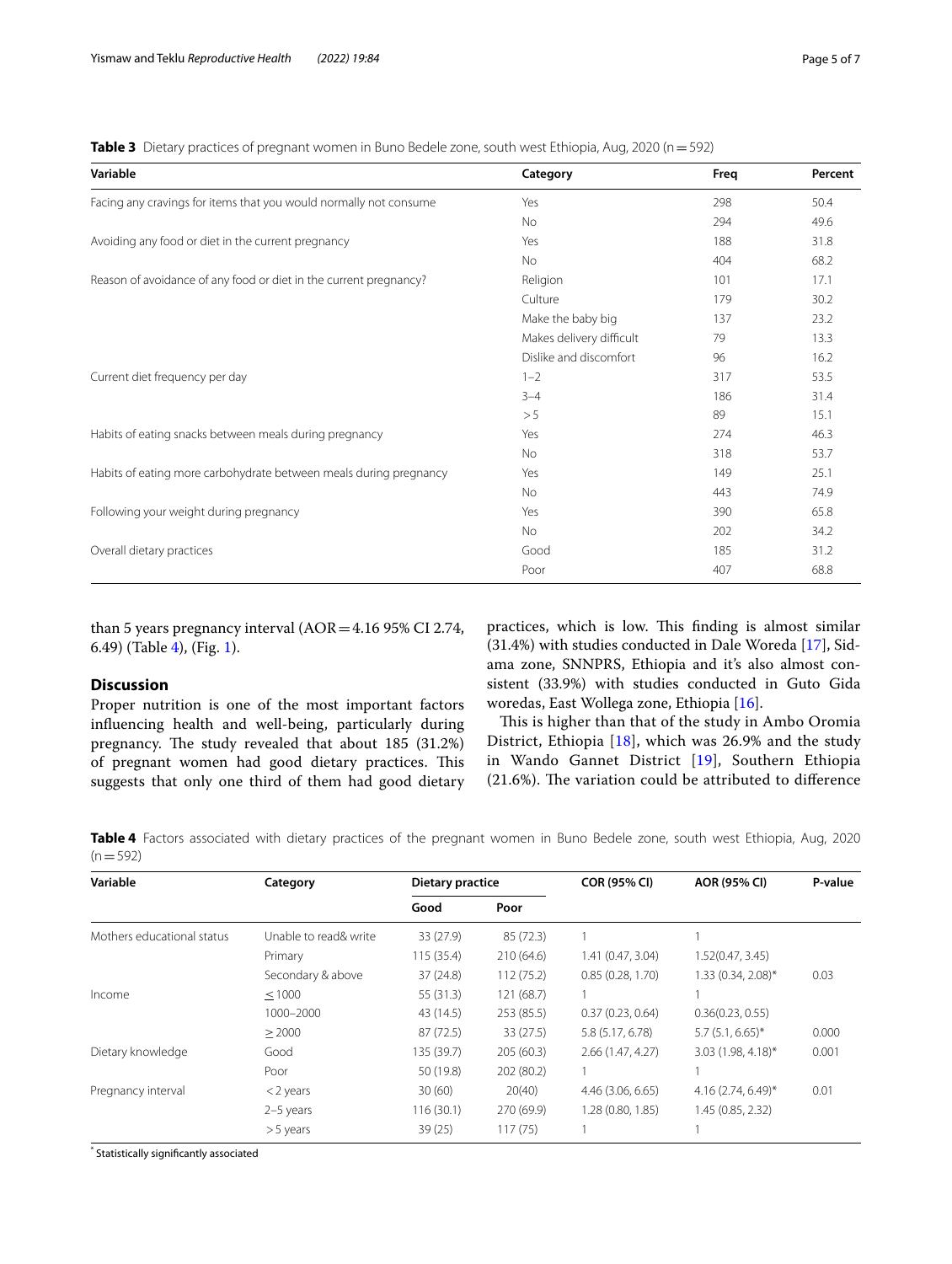Yismaw and Teklu *Reproductive Health (2022) 19:84* Page 6 of 7



<span id="page-5-0"></span>in; Social demography, sample size, diferences in study year, improvement in dietary practices may be due to Ethiopian government is currently promoting nutrition related interventions through health extension program and active involvement of pregnant women in antenatal care as well as in one-fve network meeting at community level.

The result, finding is lower than the study done in Gondar town, Ethiopia (40.1%) [\[20](#page-6-19)], in Northwestern Ethiopia (39.3%) [[11](#page-6-10)], in America  $[21]$  $[21]$  more than half of women  $(54%)$  and in Malaysia  $(74%)$   $[22]$  $[22]$ . The reason for the variation may be diferent in social, demographic, cultural, economic, sample size and cultural variability between the study settings.

This study found that mother's educational status was signifcantly associated with dietary practices of pregnant women  $(AOR = 1.33, 95\% \text{ CI } 0.34, 2.08)$ . This may be due to as the mother educational increase her awareness, knowledge, access to information, attitude about nutrition practice increases by reading some materials, by following media and by attentively following her ANC care may increase. This result is in line with a study conducted in Gondar town North west, Ethiopia [[20\]](#page-6-19) which also supported by the study conducted in America [\[21\]](#page-6-20) in which women with high level of education had the highest mean (%) of their nutritional knowledge and practice compared to low and moderate educational level.

The finding of this study identified that income was signifcantly associated with dietary practices of pregnant women  $(AOR = 5.7, 95\% \text{ CI } 5.1, 6.65)$ . This may be as income increase their level of seeking health care specially Ante natal care increase, as income increases their capacity in using recommended food or practicing nutrition, increase and as income increase their capability in suing diferent information, education and communication materials may increase. This result is in line with a study conducted in Ambo district, Ethiopia [[18](#page-6-17)]; it's also consistent with a study done in Gondar town north west [\[20\]](#page-6-19) and a study conducted in Northwestern Ethiopia [\[11](#page-6-10)].

The finding of this study revealed that dietary knowledge was signifcantly associated with dietary practices of pregnant women  $(AOR = 3.03, 95\% \text{ CI } 1.98, 4.18)$ . This may be when a woman had good dietary knowledge; she understands the issue more and practice it. Additionally, good knowledge about nutrients and balanced diet usually resulting in positive dietary practices. It's in line with a study done in northwestern Ethiopia [[11\]](#page-6-10), in Gondar town [\[20\]](#page-6-19) and in America [[21\]](#page-6-20).

The study also found that pregnancy interval was signifcantly associated with dietary practices of pregnant women ( $AOR = 4.16$  95% CI 2.74, 6.49). This may be as the pregnancy interval increases, implementing the recommended nutrition related practice increases because those advises and health promotion activities in the previous pregnancy will be resumed since it happened in the last few years ago.

# **Strengths and limitations of the study**

The strength of the study was high response rate and used appropriate tools. Whereas, cross-sectional nature of the study: the study used cross sectional study design; hence it is not possible to clearly establish cause-efect relationship between the variables was the limitation.

# **Conclusions and recommendation**

This study found that about  $185$  (31.2%) of pregnant women had good dietary practice. This indicated that the majority (68.8%) of the study participants had a poor dietary practice during pregnancy, which is a concern because having poor dietary practice contributes to maternal and neonatal mortality and morbidity. We need focus on; nutrition education on basic nutrients and adequate and balanced diet, increasing household income through providing income generation activities on the behalf of the government should be created, community mobilization on dietary practices of pregnant women using media, work on the barriers, awareness creation of husbands and advocating nutrition practice activities.

#### **Abbreviations**

ANC: Antenatal care; CSA: Central Statistics Agency; ETB: Ethiopian Birr; HSTP: Health Sector Transformation Plan; IRB: Institutional Review Board; MMR: Maternal Mortality Ratio; SBA: Skilled Birth Attendant; SDGs: Sustainable Development Goals; SPSS: Statistical Packages for Social Science; SRS: Simple random sampling and UN-United Nations.

#### **Acknowledgements**

We would like to thank Mettu University for giving us the opportunity to do this research by funding. We thank also data collectors and respondents.

#### **Patient and public involvement**

The public and patients were not involved in preparing research design, conducting study, developing tools, and disseminations of research result. But they are involved in data collection process.